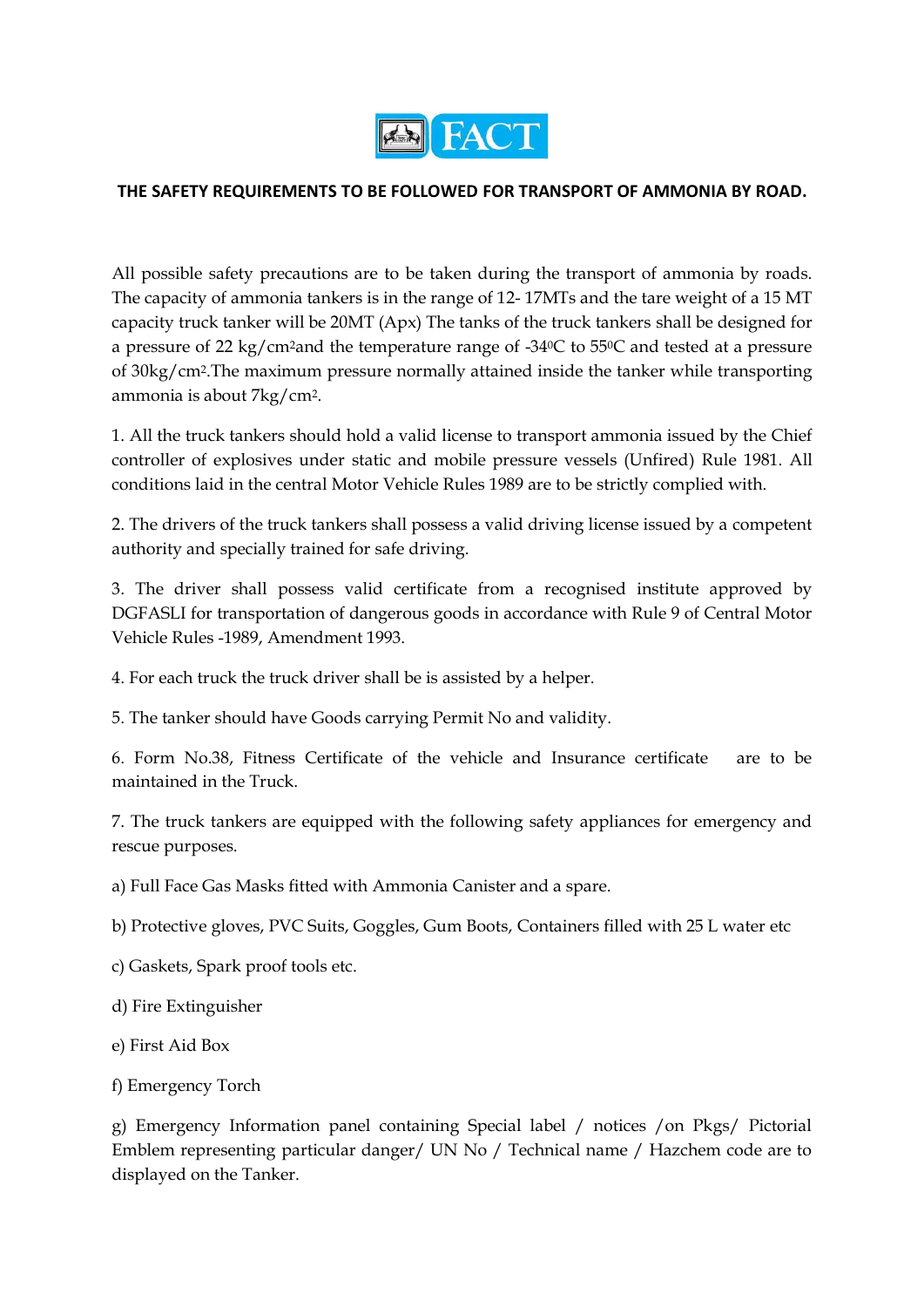All the Safety Appliances kept in the road tankers are checked periodically and their inspection reports are documented.

8. The Transport Emergency Card (TREM CARD) of Ammonia ( In Hindi, English and Malayalam) as detailed below should be available in the driver's cabin with Telephone Nos for contact during emergency.

## **9. For easy and safe operation it is advised to fit male 2" QRC to truck inlet isolation valve flange.**

# **TRANSPORT EMERGENCY CARD (ROAD)**

*CARGO :* **LIQUID AMMONIA**

Colourless Liquid with pungent odour

## *NATURE OF HAZARD*:

- Inhalation causes sore throat, coughing, shortness of breath & laboured breathing.
- Causes blurred vision & skin burns
- Irritating gas
- Causes lung oedema
- Ingestion may cause headache, dizziness, nausea and vomiting
- Reacts with moisture(water) with generation of heat
- Long exposure may result in destruction of tissues.

## *PROTECTIVE DEVICE*:

- Suitable respiratory protective equipments
- Plastic/rubber gloves, suits, boots, hood, etc.
- Goggles giving complete protection of eyes

## *EMERGENCY ACTION*:

INFORM POLICE AND FIRE BRIGADE IMMEDIATELY INFORM FACT AUTHORITIES

Meanwhile,

- If possible, park the vehicles in an isolated area
- Mark roads and warn road users
- Keep/ stay perpendicular to wind direction
- Put on protective clothing.

## *SPILLAGE*:

- Contain leaking liquid with sand or earth, consult an expert.
- Dilute vapours with plenty of water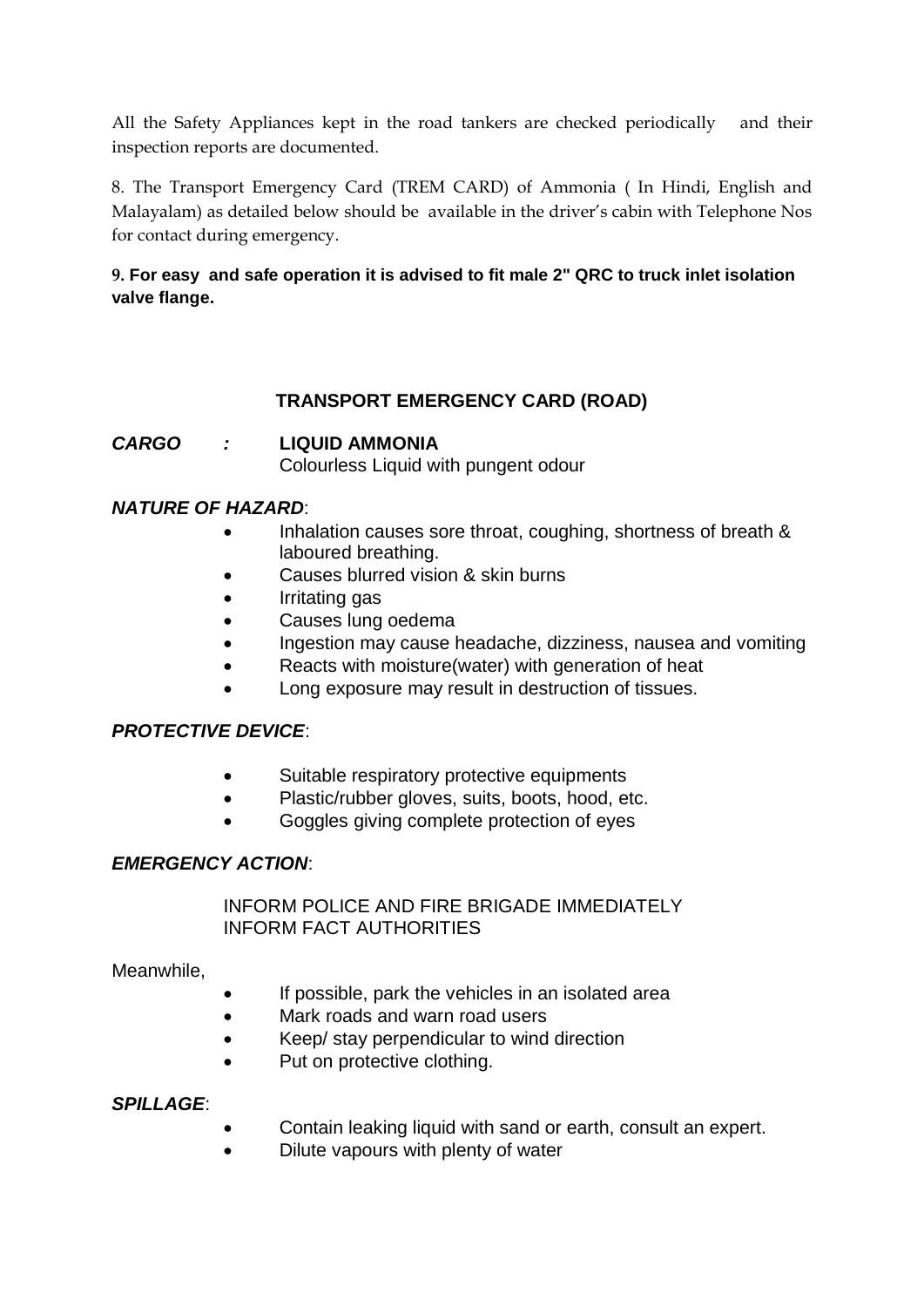#### *FIRE*:

- Keep containers cool by spraying with water if exposed to fire
- Stop flow of gas, if possible
- Use water spray / fog

#### *FIRST AID*:

 Inhalation: Remove the victim to fresh air area, provide artificial respiration or oxygen, if needed. Skin: Remove the contaminated clothes and wash the affected area with plenty of water and soap. Flush with plenty of water for 15 mins. Seek Medical Aid.

#### **EMERGECY TELEPHONE NUMBERS**

| <b>Designation</b>                | <b>Telephone No</b> |
|-----------------------------------|---------------------|
| <b>Fire Station</b>               | 0484-2568333        |
| <b>Udyogamandal Complex</b>       | 0484-2567333        |
|                                   | 0484-2545109        |
| <b>Manager, Shift Production,</b> | 9446381118          |
| <b>Udyogamandal Complex</b>       | 0484-2545858        |
|                                   | 0484-2567666        |
| <b>Senior Manager (P)PC-Petro</b> | 0484-2568301        |
| <b>Udyogamandal Complex</b>       | 9495105559          |
| <b>Ammonia Handling</b>           | 0484-2568344        |
| <b>Petrochemical Plants</b>       | 0484-2568308        |
|                                   |                     |
| <b>Safety Office,</b>             | 0484-2567213        |
| <b>Udyogamandal Complex</b>       | 0484-2567555        |
|                                   | 0484-2545109        |